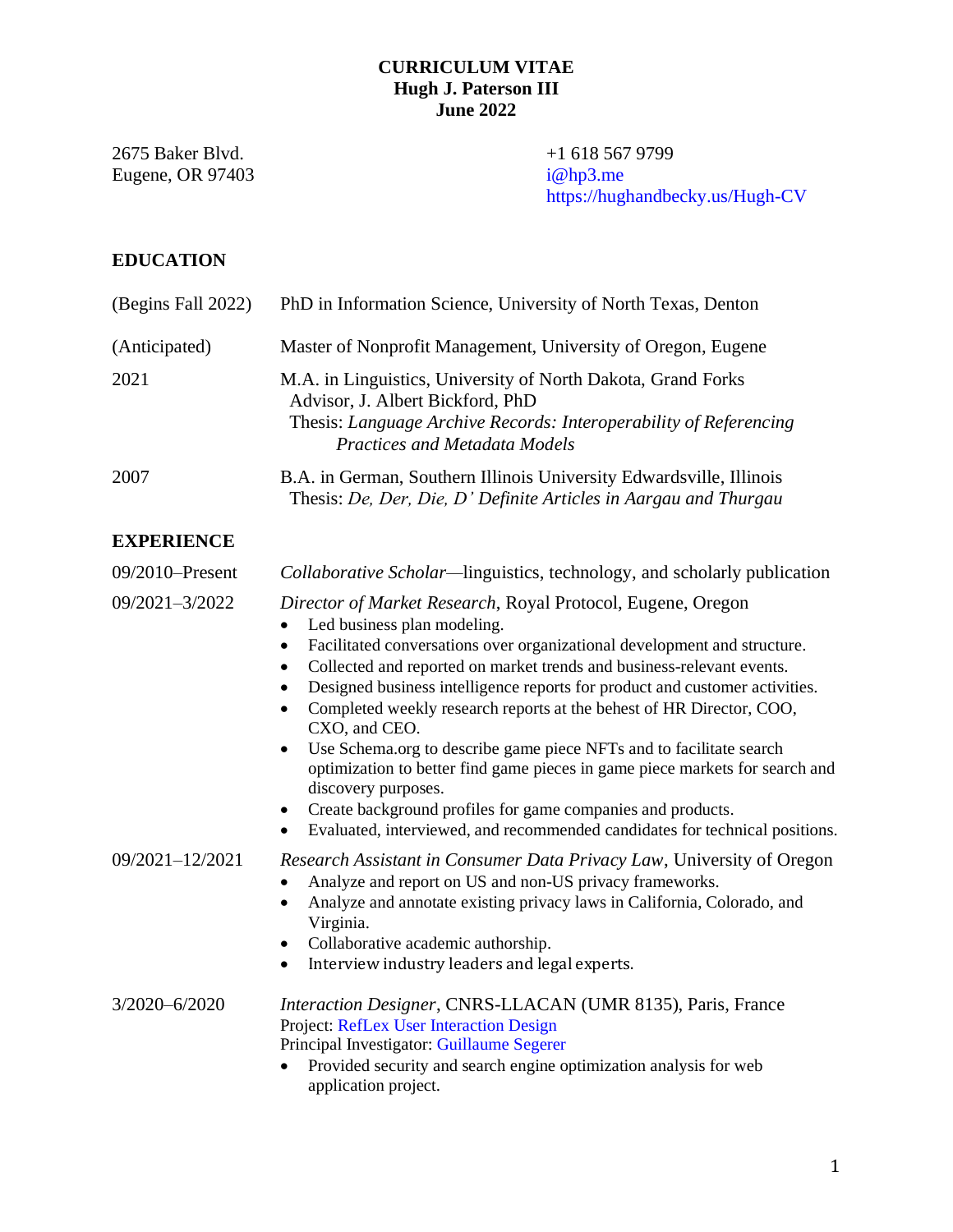|                   | Designed new user interface for web application accessing data from 800<br>languages.<br>Designed color palettes and typography for web application.                                                                                                                                                                                                                                                                                                                                                                                                                                                                                                                                                                                                        |
|-------------------|-------------------------------------------------------------------------------------------------------------------------------------------------------------------------------------------------------------------------------------------------------------------------------------------------------------------------------------------------------------------------------------------------------------------------------------------------------------------------------------------------------------------------------------------------------------------------------------------------------------------------------------------------------------------------------------------------------------------------------------------------------------|
| 10/2007-12/2019   | Development Specialist, Wycliffe Bible Translators USA<br>Developed leads generating over \$600,000 in revenue.<br>Managed a donor-based revenue goal of \$40,000 per year.<br>$\bullet$<br>Created and manage budgets with restricted and unrestricted funds.<br>٠<br>Logistics planning and support.<br><b>Branded communications</b>                                                                                                                                                                                                                                                                                                                                                                                                                     |
| 1/2018-8/2019     | <i>Innovation Analyst, SIL International, Distributed Team</i><br>Identified and assessed opportunities for business growth.<br>٠<br>Evaluated existing corporate projects for growth potential.<br>$\bullet$<br>Identified data sources for business intelligence.<br>$\bullet$<br>Directed data science operations in the development of queryable business<br>$\bullet$<br>intelligence systems for asymmetrical data.<br>Describe, plan, and report on innovation projects.<br>٠<br>Design project budgets.<br>٠<br>Advise the Chief Innovation Development Officer.                                                                                                                                                                                    |
| $1/2011 - 1/2018$ | Usefulness Engineer, SIL International, Distributed Team<br>Conducted business modeling & designed information flows for training<br>services.<br>Modelled professional development certifications, career pathways, and<br>$\bullet$<br>learning plans<br>Designed communications, provided web-usability consulting<br>٠<br>Analyzed and evaluated contracts and memoranda of understanding.<br>٠<br>Modelled competencies and position requirements.<br>Work with a team to bring language documentation and linguistic content to<br>٠<br>the web, creating pleasurable interactions for users.<br>Major areas of participation: Information Architecture, Planning, Business<br>٠<br>Analysis, Interaction Design, Communication Strategy Development. |
| 1/2010-8/2012     | Assistant Access Coordinator, Americas Area, SIL International, Dallas<br>• Recruited, led, and supervised 12-15 people across three teams.<br>Consulted industry standards for best practices related to audio and video<br>archiving.<br>Establish archival quality digitization procedures for language and education<br>٠<br>materials; develop manual of digitization best practices.<br>Collaborate with the Language & Culture Archives to establish metadata<br>٠<br>schemas for audio and video materials, both for discovery and processing of<br>materials through digitization workflows.                                                                                                                                                       |
| 1/2010-8/2012     | Assistant Linguistics Coordinator, Americas Area, SIL International<br>Technical and business consultant on SAAS vendor selection for talent<br>management system.<br>Worked with SIL staff in México doing language documentation<br>٠<br>Established project metadata tracking and file organization procedures for<br>٠<br>multi-researcher language documentation project.                                                                                                                                                                                                                                                                                                                                                                              |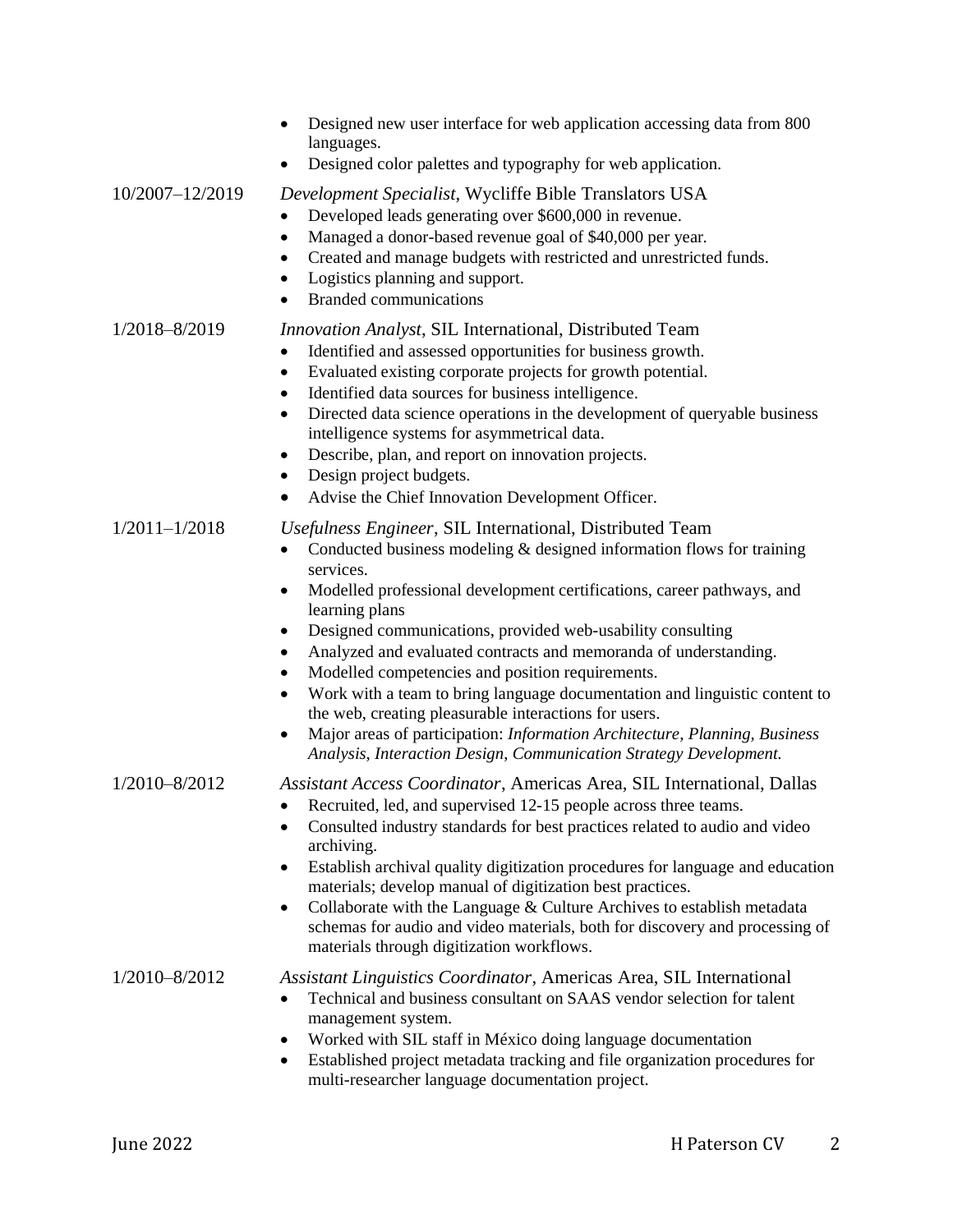|              | Made project specific technology recommendations for language<br>$\bullet$<br>documentation and language development use cases.                                                                                                                                                                                                                                                                                                                                                                                   |
|--------------|-------------------------------------------------------------------------------------------------------------------------------------------------------------------------------------------------------------------------------------------------------------------------------------------------------------------------------------------------------------------------------------------------------------------------------------------------------------------------------------------------------------------|
| 2006–2008    | Mac Specialist, Apple Inc., Smithhaven, NY & St. Louis, Missouri<br>Develop complete solutions based on customers' specific needs.<br>Provide one-on-one training to customers on Apple products.<br>$\bullet$<br>Create brand advocates by providing personalized shopping experiences.<br>$\bullet$                                                                                                                                                                                                             |
| $6 - 8/2007$ | Network Administrator, SIL-UND, Grand Forks, North Dakota<br>Set up and mothballed network hardware for summer program.<br>Manage FTP server.<br>Manage network users and guest devices, integrating with existing university<br>$\bullet$<br>network infrastructure.<br>Persist educational, financial, and curriculum data for the programs as<br>required.<br>Initiate the departmental transfer of custom classroom-based FTP storage<br>$\bullet$<br>solutions to university hosted LMS system (Blackboard). |
|              | Train and manage student workers and interns.                                                                                                                                                                                                                                                                                                                                                                                                                                                                     |

## **PUBLICATIONS**

#### **Journal Articles**

Paterson III, Hugh J. 2021. On rights management in anthropological and linguistic sound collections. *ARSC Journal* 52 (3). 547–563. <https://www.arsc-audio.org/journal.html>

Olson, Kenneth S., Jeff Mielke, Josephine Sanicas-Daguman, Carol Jean Pebley & **Hugh J. Paterson III**. 2010. The phonetic status of the (inter)dental approximant. *Journal of the International Phonetic Association* 40 (2). 199–215. doi[:10.1017/S0025100309990296](http://dx.doi.org/10.1017/S0025100309990296)

#### **Refereed Book Chapter**

Paterson III, Hugh J. 2015. Keyboard layouts: Lessons from the Me'phaa and Sochiapam Chinantec designs. In Mari C. Jones, *Endangered Languages and New Technologies*, 49– 66. Cambridge, UK: Cambridge University Press. doi[:10.1017/CBO9781107279063.006](https://doi.org/10.1017/CBO9781107279063.006)

#### **Industry Recommendation Statements**

Andreassen, Helene N., Andrea L. Berez-Kroeker, Lauren Collister, Philipp Conzett, Christopher Cox, Koenraad De Smedt, Bradley McDonnell, Chris Cieri, Stefano Coretta, Lindsay Ferrara, Robert Forkel, Susan Smythe Kung, Alon Lischinsky, Sebastian Nordhoff, **Hugh J. Paterson III,** Hiram Ring, Nick Thieberger & Margaret E. Winters. 2019. Tromsø recommendations for citation of research data in linguistics. Online: Research Data Alliance Linguistic Data Interest Group. doi[:10.15497/rda00040](https://doi.org/10.15497/rda00040)

#### **Peer-reviewed Conference Proceedings**

Paterson III, Hugh. 2022. Where Have All the Collections Gone? Analysis of OLAC Data Contributors' use of DCMIType 'Collection'. *Proceedings of the 15th Annual Society of American Archivists Research Forum (2021)*. <https://www2.archivists.org/am2021/research-forum-2021/agenda#peer>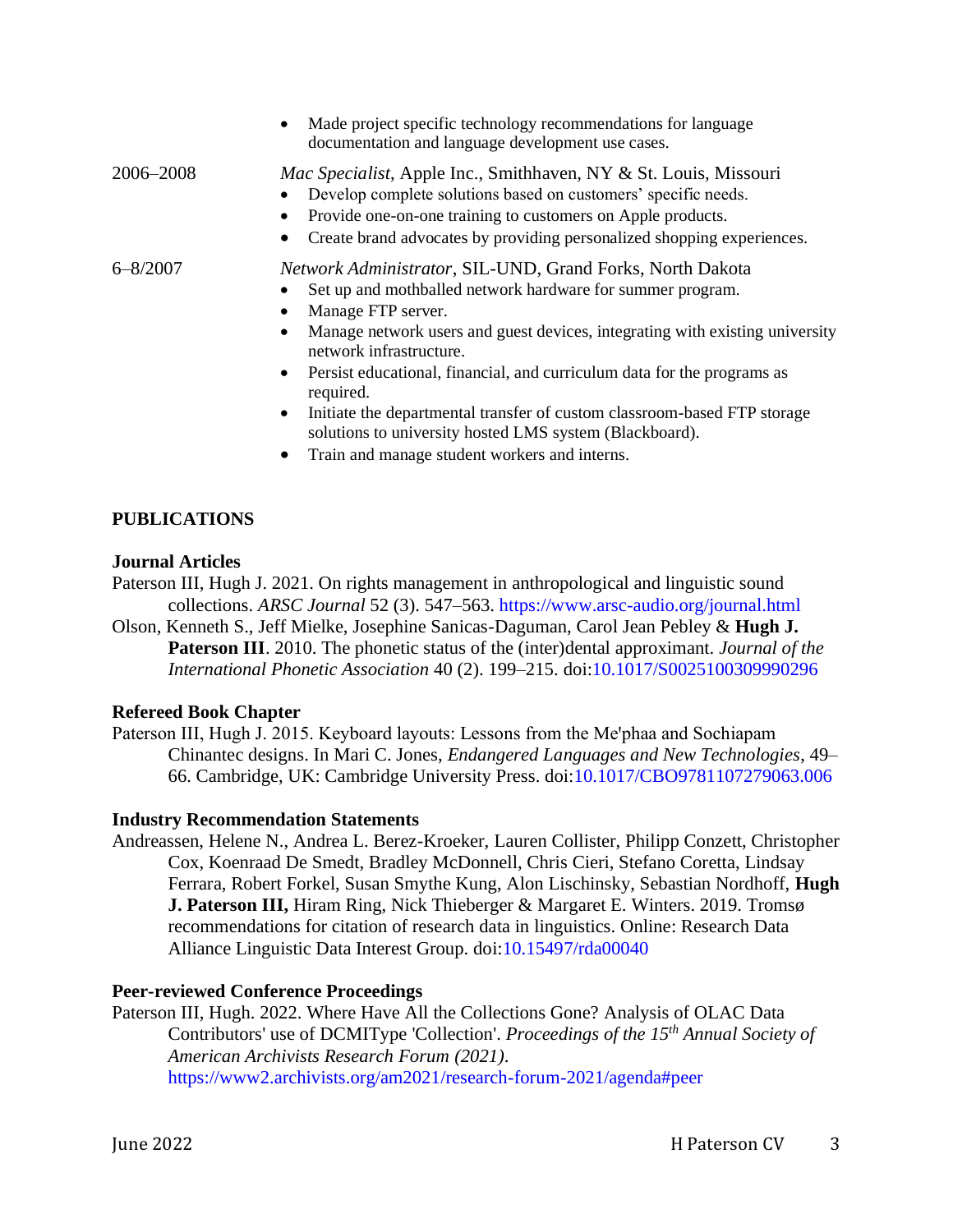Paterson III, Hugh J. 2015. Phonetic Transcription of Tone in the IPA. In Maria Wolters, Judy Livingstone, Bernie Beattie, Rachel Smith, Mike MacMahon, Jane Stuart-Smith & Jim Scobbie, *Proceedings of the 18th International Congress of Phonetic Sciences,* Paper No507. London, UK: International Phonetic Association. [https://www.internationalphoneticassociation.org/icphs](https://www.internationalphoneticassociation.org/icphs-proceedings/ICPhS2015/Papers/ICPHS0507.pdf)[proceedings/ICPhS2015/Papers/ICPHS0507.pdf](https://www.internationalphoneticassociation.org/icphs-proceedings/ICPhS2015/Papers/ICPHS0507.pdf)

### **Conference Proceedings**

Littauer, Richard & **Hugh J. Paterson III**. 2016. Open Source Code Serving Endangered Languages. In Claudia Soria, Laurette Pretorius, Thierry Declerck, Joseph Mariani, Kevin P. Scannell and Eveline Wandl-Vogt (eds), *Proceedings of LREC 2016 Collaboration and Computing for Under-Resourced Languages: Towards an Alliance for Digital Language Diversity (CCURL) Workshop. Portorož, Slovenia, 23 May.* 86–88. Portorož, Slovenia: LREC. [http://www.lrec-conf.org/proceedings/lrec2016/](http://www.lrec-conf.org/proceedings/lrec2016/%20workshops/LREC2016Workshop-CCURL2016_Proceedings.pdf)  [workshops/LREC2016Workshop-CCURL2016\\_Proceedings.pdf](http://www.lrec-conf.org/proceedings/lrec2016/%20workshops/LREC2016Workshop-CCURL2016_Proceedings.pdf)

#### **Other Publications**

Cline, Kevin L., Stephen A. Marlett, **Hugh J. Paterson III** & Mark L. Weathers. 2011. Las Conexiones Externas e Internas. In Stephen A. Marlett, ed. *Los Archivos Lingüísticos Me'phaa.* SIL- Mexico Electronic Working Papers. No013. Tucson, Arizona: SIL International. [https://mexico.sil.org/publications/i-wpindex/work\\_papers\\_-](https://mexico.sil.org/publications/i-wpindex/work_papers_-_mephaa_grammar_files) [\\_mephaa\\_grammar\\_files.](https://mexico.sil.org/publications/i-wpindex/work_papers_-_mephaa_grammar_files)

#### **Manuscripts in Submission**

XLingPaper's use of TeX Technologies, with H. Andrew Black, submitted to *TUGboat*.

#### **Manuscripts in Preparation**

- Comparing Relative Typing Difficulties Across Languages Using Corpora, to be submitted to the proceedings of the Digital Research Data and Human Sciences (DRDHum 2022) conference.
- A Race to the Bottom? A Comparative Analysis of the Emerging Data Protection Regime in the United States, with Bryce Clayton Newell and Young Eun Moon
- Services the Forgotten Language Resource: An OLAC Perspective
- Zenodo to OLAC (Open Language Archive Community), with Richard Griscom, to be submitted to *Language Documentation and Conservation.*
- Reported Speech in Western Subanon [suc],with William Hall, to be submitted to *Oceanic Linguistics*.
- Sharing linguistic research via Zotero, with Matthew Lee, to be submitted to *Cataloging & Classification Quarterly*
- An annotated bibliography of Chepang [cdm], with Marie Pons, to be submitted to *Himalayan Linguistics*.
- Challenges of implementing a tool to extract metadata from linguists: the use case of RAMP, with Jeremy Nordmoe, to be submitted to *Language Documentation and Conservation*.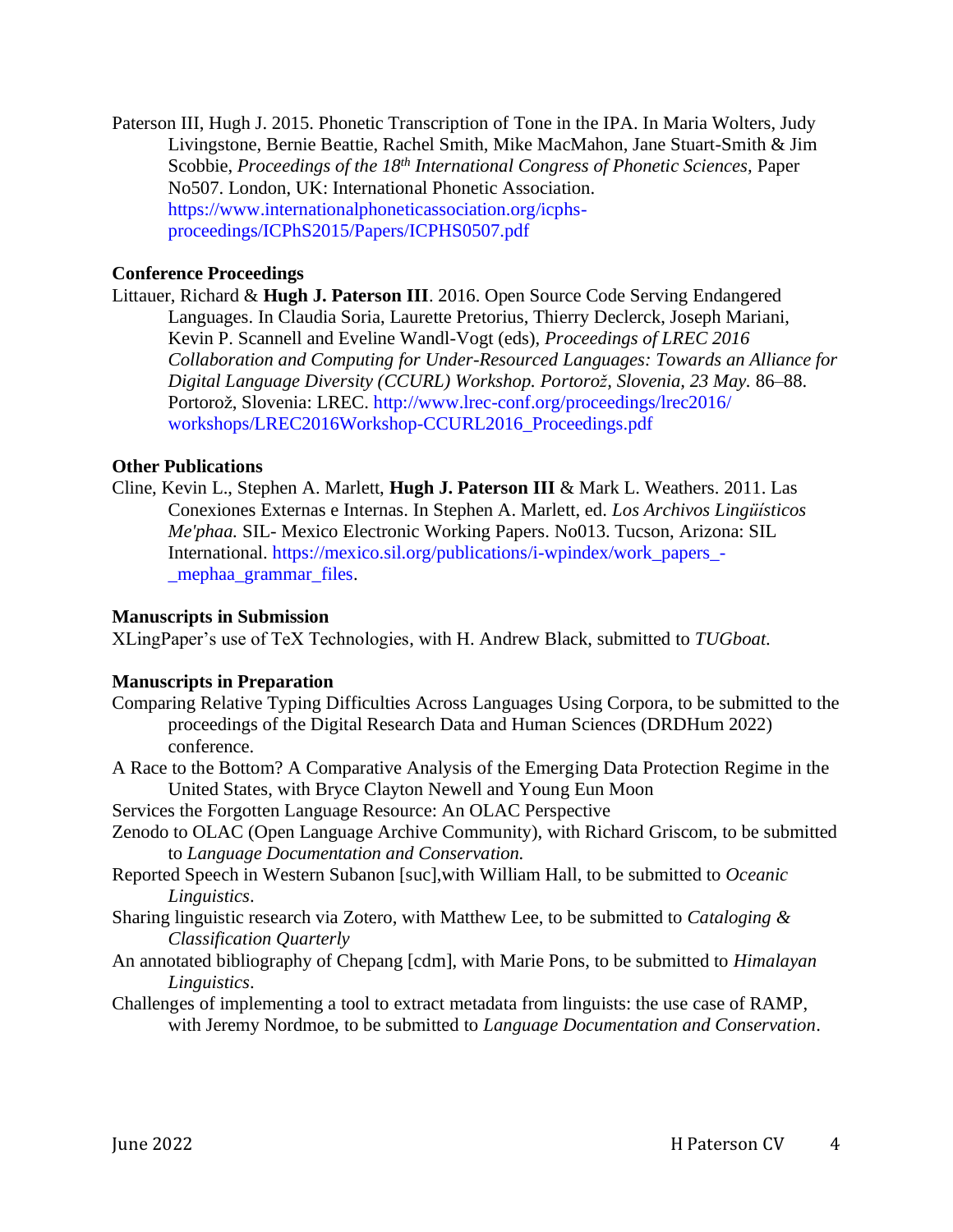## **CONFERENCE ACTIVITY**

### **Paper Presentations**

- Paterson III, Hugh J. 2022. Comparing Relative Typing Difficulties Across Languages Using Corpora. Paper presented at the Digital Research Data and Human Sciences (DRDHum 2022) conference. University of Jyväskylä. (December).
- Paterson III, Hugh J. 2022. The Open Language Archives Community (OLAC) for Ethnolinguistic Collections. Paper presented the 56<sup>th</sup> Annual Conference of the Association for Recorded Sound Collections.(May).
- Paterson III, Hugh J. 2021. Audio Artifacts in Language Archives: From Cataloguing to Referencing and Citation. Paper presented at: The International Association of Sound and Audiovisual Archives 2021 Online Conference: Closing the gap for a new generation of sound and audiovisual archives (September).
- Paterson III, Hugh J. and H. Andrew Black. 2021. XLingPaper's use of TeX Technologies. Paper presented at: 42nd Annual Conference of the TeX Users Group (August).
- Paterson III, Hugh J., William Hall and Rebecca Paterson. 2021. Reported Speech in Western Subanon [suc]. Paper presented at: 15th International Conference on Austronesian Linguistics (June).
- Paterson III, Hugh J. 2021. From CV to OLAC. Paper presented at: 7<sup>th</sup> International Conference on Language Documentation & Conservation (ICLDC). The University of Hawaiʻi at Mānoa, Honolulu, HI.
- Paterson III, Hugh J. 2021. From Archive to Citation. Paper presented at: PARADISEC@100. Sidney, Australia.
- Paterson III, Hugh J. 2019. Copyright and the distributed lexicon. Paper presented at: 6th International Conference on Language Documentation & Conservation (ICLDC), Connecting Communities, Languages & Technology, February 28th – March 3rd. The University of Hawaiʻi at Mānoa, Honolulu, HI.<http://hdl.handle.net/10125/44869>
- Paterson III, Hugh J. 2015. African Languages: Assessing the text input difficulty. Paper presented at: 46th Annual Conference of African Linguistics. University of Oregon. March 26th – 28th. [https://hughandbecky.us/Hugh-CV/talk/2015-africa-assessing-the](https://hughandbecky.us/Hugh-CV/talk/2015-africa-assessing-the-difficulty-of-text-input)[difficulty-of-text-input](https://hughandbecky.us/Hugh-CV/talk/2015-africa-assessing-the-difficulty-of-text-input)
- Paterson III, Hugh J. 2015. Assessing the difficulty of the text input task for minority languages. Paper presented at: 4th International Conference on Language Documentation  $\&$ Conservation. Ala Moana Hotel in Honolulu, HI. February 26th – March 1st. <http://hdl.handle.net/10125/25318>
- Paterson III, Hugh J. 2012. Keyboard layout as part of language documentation: the case of the Me'phaa and Chinantec keyboards. Paper presented at: Language Endangerment: Methodologies and New Challenges, CRASSH. Cambridge, United Kingdom. July 6th. <https://hughandbecky.us/Hugh-CV/talk/2012-keyboard-layout-presentation>
- Paterson III, Hugh J. & Kenneth S. Olson. 2009. An Unlikely Retention. Paper presented at: 11th International Conference of Austronesian Linguistics. Aussois, France. June 22nd – 26th. <https://hughandbecky.us/Hugh-CV/talk/2009-unlikely-retention-11ical>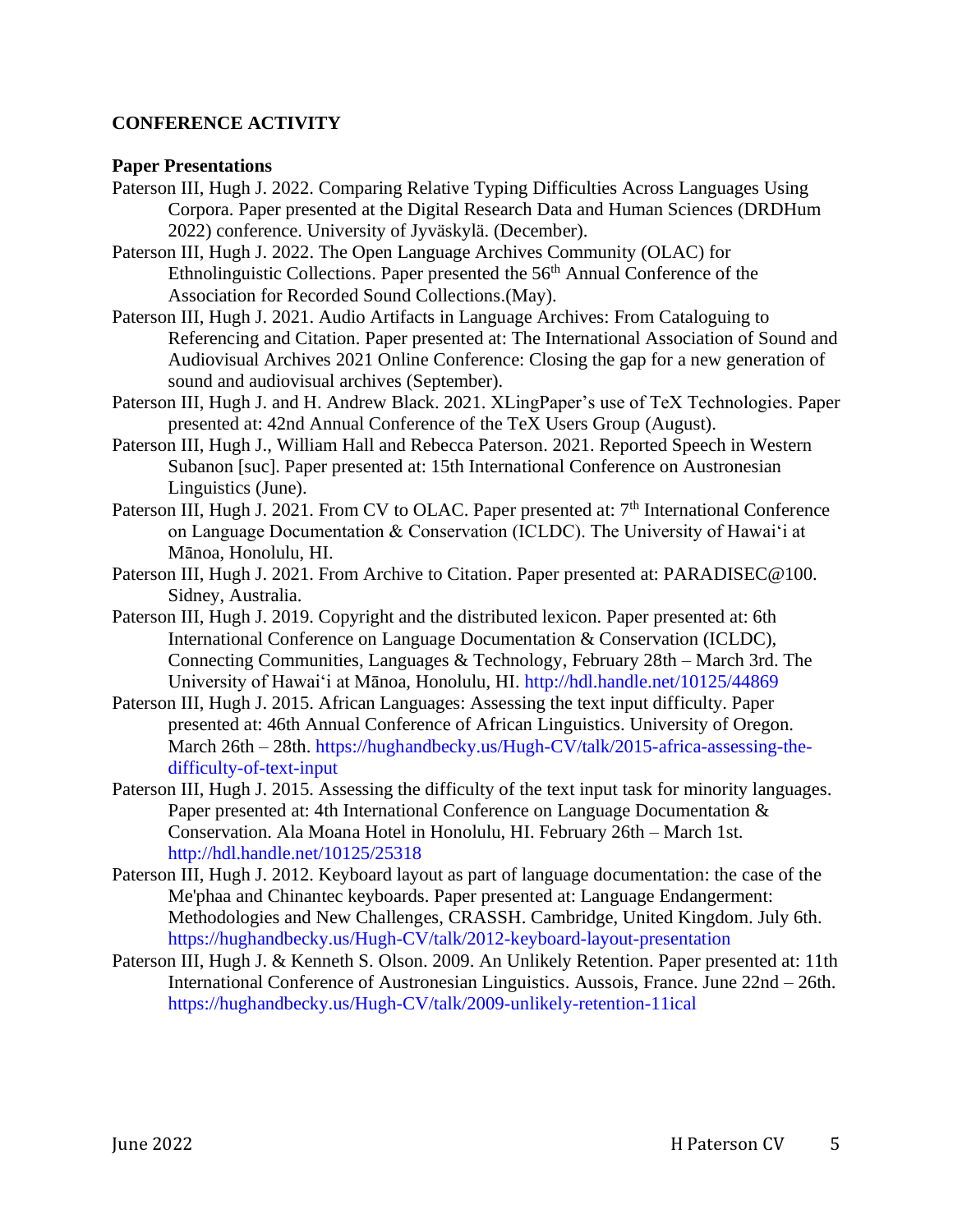### **Posters (Peer Reviewed)**

- Paterson III, Hugh J. 2021. Where Have All the Collections Gone?. Poster presented at the 15th Annual Society of American Archivists Research Forum. July 21st.
- Paterson III, Hugh J. 2015. Phonetic Transcription of Tone in the IPA. Poster presented at: 18th International Congress of Phonetic Sciences. Glasgow, UK. <https://hughandbecky.us/Hugh-CV/publication/201t5-tone-transcription>
- Paterson III, Hugh J. 2015. Lexical dataset archiving: an assessment of practice. Poster presented at: 4th International Conference on Language Documentation & Conservation. Ala Moana Hotel in Honolulu, HI. February 26th – March 1st. [https://hughandbecky.us/Hugh-CV/publication/2015-lexical-database-archiving](https://hughandbecky.us/Hugh-CV/publication/2015-lexical-database-archiving/)
- Paterson III, Hugh J. & Jeremy Nordmoe. 2013. Challenges of implementing a tool to extract metadata from linguists: the use case of RAMP. Poster presented at: 3rd International Conference on Language Documentation and Conservation. The University of Hawaiʻi at Mānoa, Honolulu, HI.<https://scholarspace.manoa.hawaii.edu/handle/10125/26178>

## **INVITED PRESENTATIONS**

- Paterson III, Hugh J. 2021. Resource Discovery at the Linguistic Lab Level. Paper presented at: LLACAN-CNRS, Villejuif, France. June 23rd. [https://hughandbecky.us/Hugh-](https://hughandbecky.us/Hugh-CV/talk/2021-resource-discovery-at-the-linguistic-lab-level)[CV/talk/2021-resource-discovery-at-the-linguistic-lab-level](https://hughandbecky.us/Hugh-CV/talk/2021-resource-discovery-at-the-linguistic-lab-level)
- Paterson III, Hugh J. & Richard Griscom. 2019. Archives: Features without a business plan. Paper presented at: Language Description & Revitalization Workgroup at the University of Oregon. University of Oregon. April 26th. [https://hughandbecky.us/Hugh-](https://hughandbecky.us/Hugh-CV/talk/2019-archives-features-without-a-business-plan)[CV/talk/2019-archives-features-without-a-business-plan](https://hughandbecky.us/Hugh-CV/talk/2019-archives-features-without-a-business-plan)
- Paterson III, Hugh J. 2014. Language archiving and data ecology. Paper presented at: University of Oregon GLOSS and the Department of Linguistics Colloquium. University of Oregon. May 23rd.<https://hughandbecky.us/Hugh-CV/talk/2014-lexical-database-archiving>
- Paterson III, Hugh J. 2011. Getting things out of FLEx: Dictionaries in multiple modes. Paper presented at: International Workshop on Fieldworks Software. Universiti Malaysia Sabah, Kota Kinabalu. October 17th –21st. [https://hughandbecky.us/Hugh-CV/talk/2011](https://hughandbecky.us/Hugh-CV/talk/2011-getting-things-out-of-flex) [getting-things-out-of-flex](https://hughandbecky.us/Hugh-CV/talk/2011-getting-things-out-of-flex)
- Paterson III, Hugh J. 2010. Innate vs. Learned & The Emergence of Distinctive Features. Paper presented at: Phonology I course. University of North Dakota.
- Paterson III, Hugh, John Clifton & Steve A. Marlett. 2009. Lasting Linguistics: Making a Meaningful Mark. Paper presented at: University of North Dakota 2009 linguistics colloquium series. University of North Dakota. July 30th. [https://hughandbecky.us/Hugh-](https://hughandbecky.us/Hugh-CV/talk/2009-lasting-linguistics-linguistics-leaving-mark)[CV/talk/2009-lasting-linguistics-linguistics-leaving-mark](https://hughandbecky.us/Hugh-CV/talk/2009-lasting-linguistics-linguistics-leaving-mark)
- Paterson III, Hugh J. 2009. Microphone selection and use. Paper presented at: Acoustic Phonetics course. University of North Dakota.
- Paterson III, Hugh J. 2009. Language Documentation & Planning Fieldwork. Paper presented at: Field Methods course. University of North Dakota.
- Paterson III, Hugh J. 2009. Repair strategies used with the interdental approximant in some Philippine languages. Paper presented at: Academic Forum. Graduate Institute of Applied Linguistics. May 18th. [https://hughandbecky.us/Hugh-CV/talk/2009-repair-strategies](https://hughandbecky.us/Hugh-CV/talk/2009-repair-strategies-interdental-gial)[interdental-gial](https://hughandbecky.us/Hugh-CV/talk/2009-repair-strategies-interdental-gial)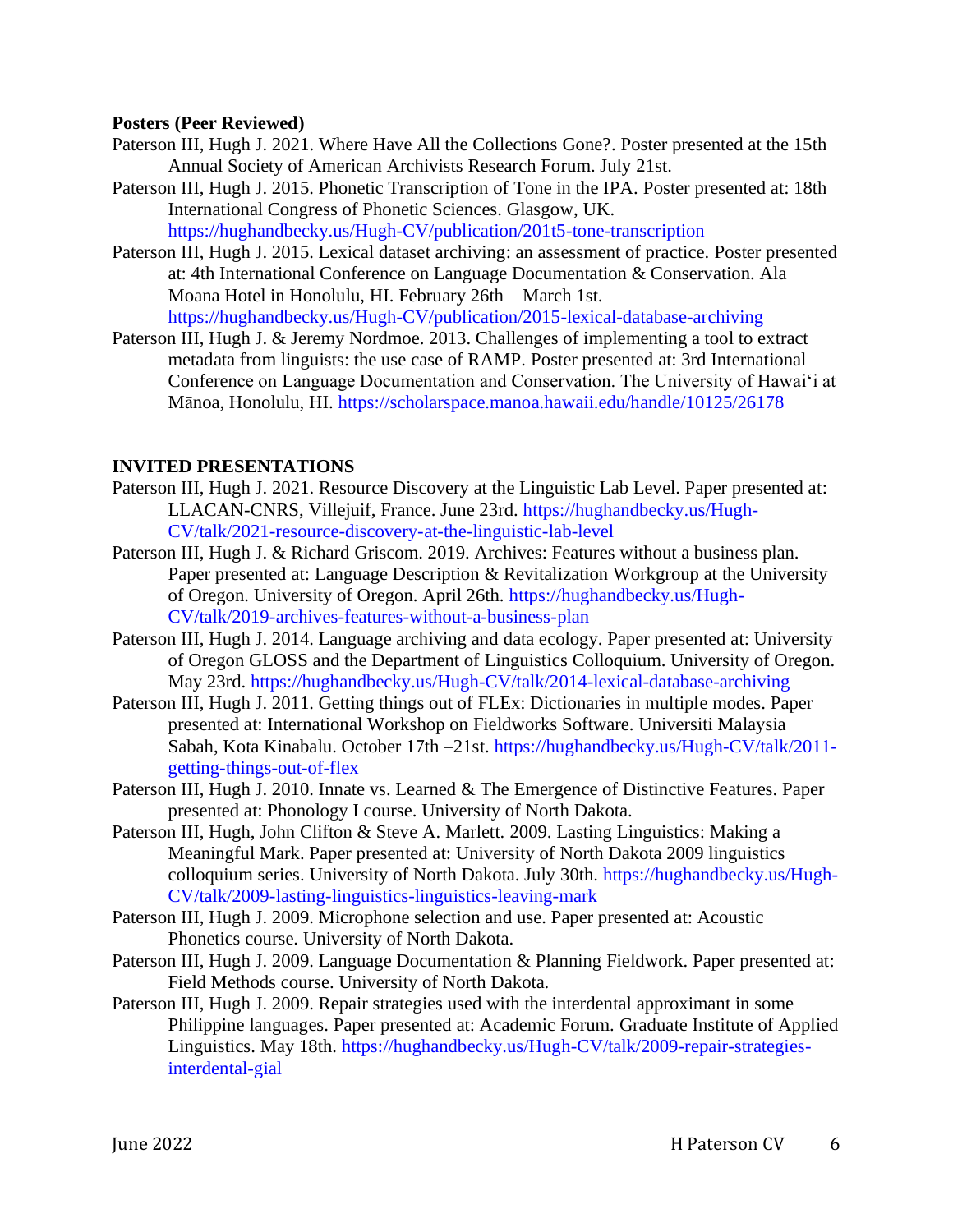### **INVITED PRESENTATIONS (continued)**

Paterson III, Hugh J. 2008. Fieldwork & Archiving. Paper presented at: Field Methods course. University of North Dakota.

### **SKILLS**

**Language Proficiencies** *Native:* English *Advanced*: German *Basic reading knowledge*: Dutch, Middle High German, Swiss German, Spanish, French

#### **Digital Tools**

*Metadata Schemas*: schema.org, Dublin Core, Open Languages Archive Community (OLAC), MODS, OAI, JSON+LD, LRMI. *Authorship Tools*: XLingPaper, Google Docs, Microsoft Office Suite, LibreOffice, Endnote, Zotero, Markdown. *Operating Systems*: Windows, Linux (Ubuntu), OS X/MacOS 10.6–10.13.5. *Content Management Systems*: Hugo, WordPess, Drupal, Confluence, MediaWiki. *Social Engagement*: Facebook Groups, Facebook Pages, MailChimp, Telegram. *Web Development & Programming*: Figma, Balsamiq, Omnigraffle, VSCode, Github, HTML5, CSS3, Bash, XML. *Linguistic Tools*: FLEx, ELAN, Praat, WeSay, SayMore, Bloom. *Media Editing & Management*: Lightroom, Adobe Acrobat Pro, Audacity, Pro Tools, FinalCut Pro. *Data Editing & Management*: OpenRefine, AirTable. *GIS*: GRASS GIS, Adobe Illustrator.

#### **Certifications**

2021-2023 CITI Program – Human Research -- [Social-Behavioral-Educational Researchers](https://www.citiprogram.org/verify/?w7bd46d72-fd7e-4429-9e91-19c11e6da1c3-45292926)

## **PROFESSIONAL MEMBERSHIPS**

Research Data Alliance - Linguistic Data Interest Group Association for Recorded Sound Collections - Copyright Committee Member Learning Resource Metadata Initiative

Technical Group & Schema Course Extension Community Group Internet Engineering Task Force - Language Sub-tag Registry Group Member ISO TC37/SC2/WG1 - ANSI representative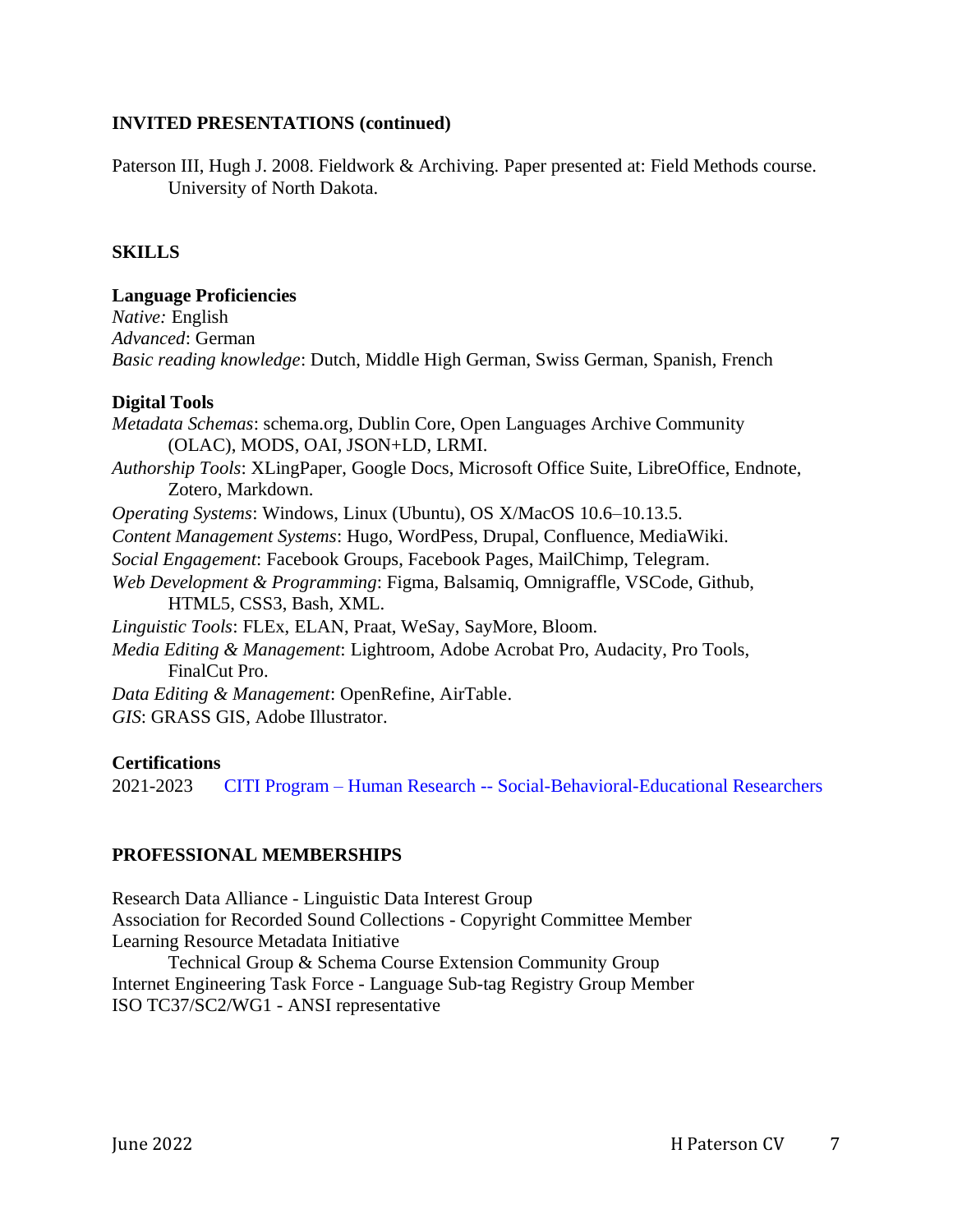### **AWARDS AND HONORS**

2015 MA Scholarship, Department of Linguistics, University of North Dakota

- 2012 SIL International | Americas Area, International Conference Award [\$1,000]
- 2012 SIL International | Americas Area, Domestic Conference Award [\$600]
- 2011 SIL International | Americas Area, International Travel Award [\$1,000]
- 2010 SIL International | Americas Area, International Travel Award [\$1,000]
- 2009 SIL International | Americas Area, International Conference Award [\$1,000]
- 2009 SIL International Language Program Services Consultant Mentoring Award [\$1,000]
- 2004 German Student of the Year Award, Southern Illinois University Edwardsville

## **TEACHING EXPERIENCE**

| 2009       | Teaching Assistant: (Prof. Keith Snider) LING 507 - Tone Analysis,        |
|------------|---------------------------------------------------------------------------|
|            | University of North Dakota, Grand Forks, North Dakota                     |
| $2007 - 8$ | One-to-One Trainer: iLife, iWork & OS X, Apple, Inc., St. Louis, Missouri |
| 2006       | One-to-One Trainer: iLife, iWork & OS X, Apple, Inc., Lake Grove, NY      |
| 2005       | Elementary German Teacher: It's a Small World, Festus, Missouri           |
| 2005       | ESL Classroom Assistant: International Institute, St. Louis, Missouri     |
| 2003       | Junior Achievement Teacher: St. John Newman, Maryville, Illinois          |

## **SERVICE**

|      | 2020–Present Technical manager, surveywiki.info                                              |
|------|----------------------------------------------------------------------------------------------|
| 2022 | Reviewer, IJHAC: A Journal of Digital Humanities                                             |
| 2015 | Conference volunteer, 46th Annual Conference on African Linguistics,<br>University of Oregon |
| 2011 | Reviewer, <i>Himalayan Linguistics</i>                                                       |

# **ACTIVE RESEARCH AND COLLABORATIONS**

#### **Personal Data Privacy Policy in Oregon**

Review and research on Oregon data privacy practices, in collaboration with Bryce Newell and Young Eun Moon, University of Oregon School of Journalism and Communication.

#### **Archive Artifact Description**

Peer-review and archival deposits in language documentation. Guest co-editor of a special collection within the Journal of Open Humanities Data, with Richard Griscom and Lauren Collister.

#### **Resource Discovery**

Review of Zotero for linguistic and language documentation uses.